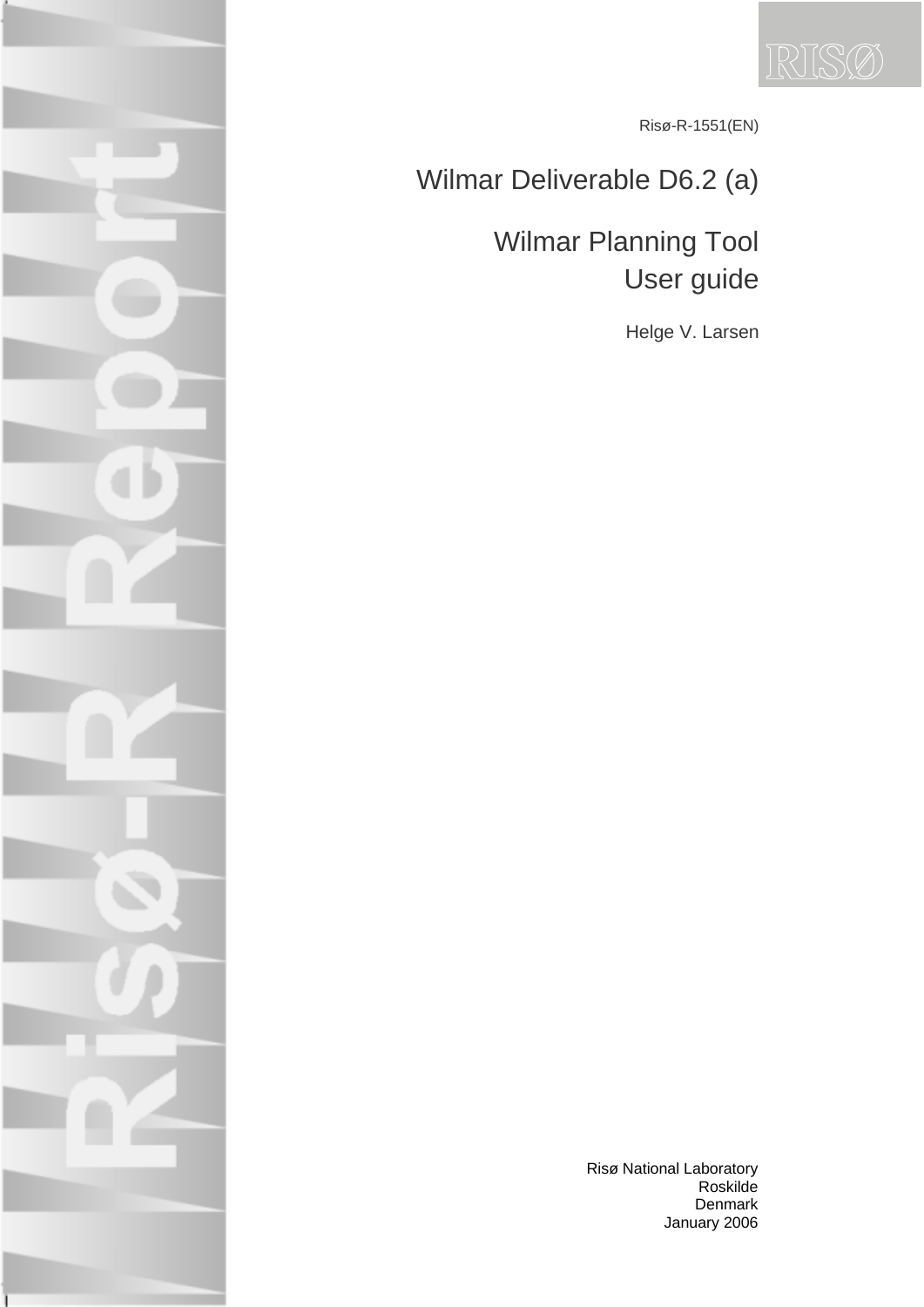**Abstract** :

This is a short user guide to the Wilmar Planning Tool developed in the project Wind Power Integration in Liberalised Electricity Markets (WILMAR) supported by EU (Contract No. ENK5-CT-2002-00663).

A User Shell implemented in an Excel workbook controls the Wilmar Planning Tool. All data are contained in Access databases that communicate with various sub-models through text files that are exported from or imported to the databases.

In the User Shell various scenario variables and control parameters are set, and export of model data from the input database, activation of the models, as well as import of model results to the output database are triggered from the shell.

**ISSN 0106-2840 ISBN 87-550-3510-8** 

**Contract no.:** ENK5-CT-2002-00663

**Group's own reg. no.:** 1200152

**Pages: 13 Tables: 2 References: 0**

Risø National Laboratory Information Service Department P.O.Box 49 DK-4000 Roskilde Denmark Telephone +45 46774004 [bibl@risoe.dk](mailto:bibl@risoe.dk)  $\sqrt{\frac{Fax + 4546774013}{}}$ <www.risoe.dk>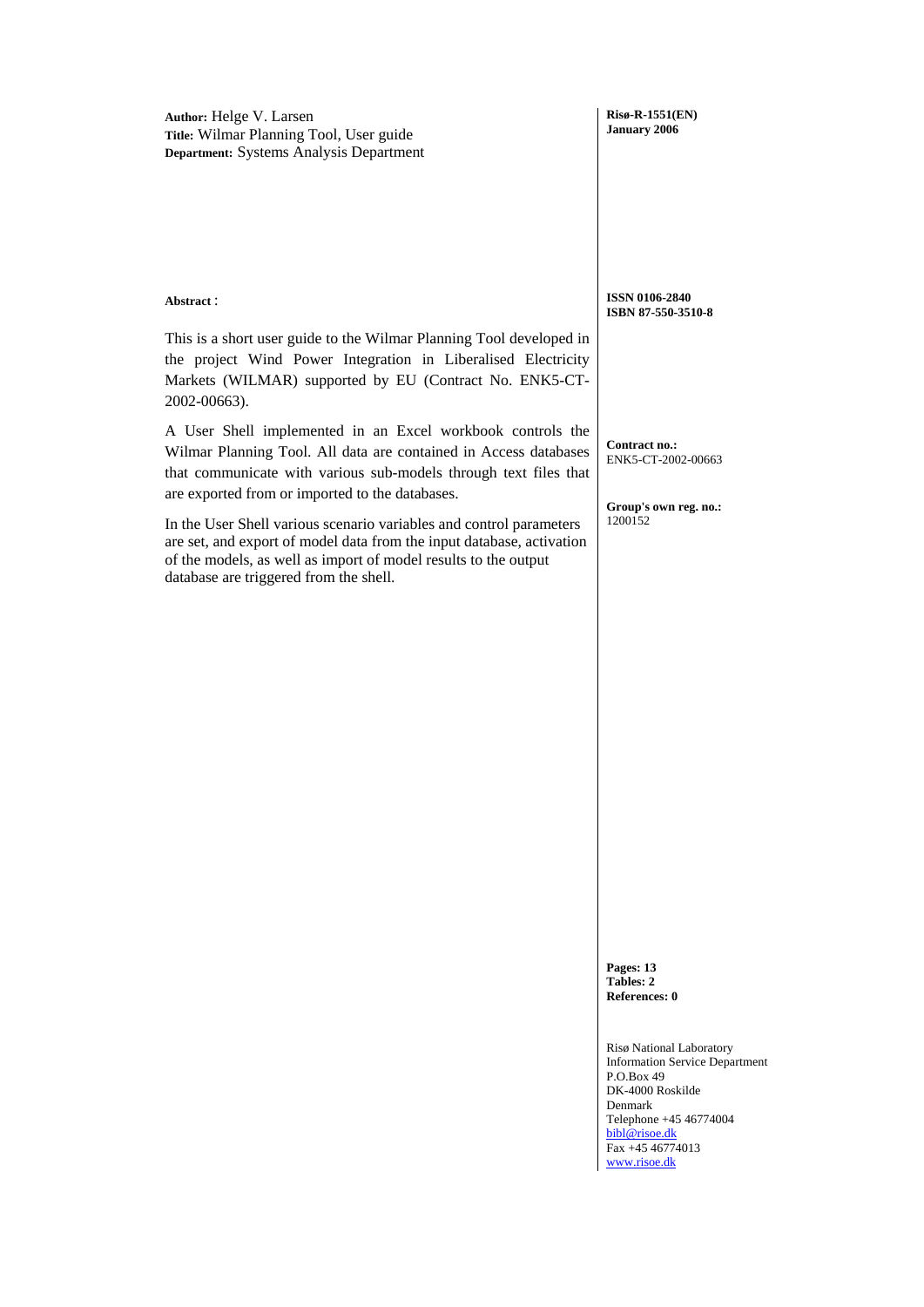# **Contents**

| <b>Preface</b>                     | $\boldsymbol{4}$ |
|------------------------------------|------------------|
| 1 Introduction                     | 5                |
| 2 First time use of the User Shell | 7                |
| 2.1 Security settings              | 7                |
| 2.2 Databases and GAMS executable  | 7                |
| 2.3 Object libraries               | 8                |
| 3 The userform                     | 9                |
| 3.1 Frames                         | 9                |
| 3.1.1 Name of Case                 | 9                |
| 3.1.2 Base scenario                | 9                |
| 3.1.3 Time period analysed         | 9                |
| 3.1.4 Countries in Simulation      | 9                |
| 3.2 Buttons                        | 9                |
| 3.2.1 Save case                    | 9                |
| 3.2.2 Write model data             | 9                |
| 3.2.3 Run model                    | 10               |
| 3.2.4 Read output                  | 12               |
| 3.2.5 Delete case definition       | 13               |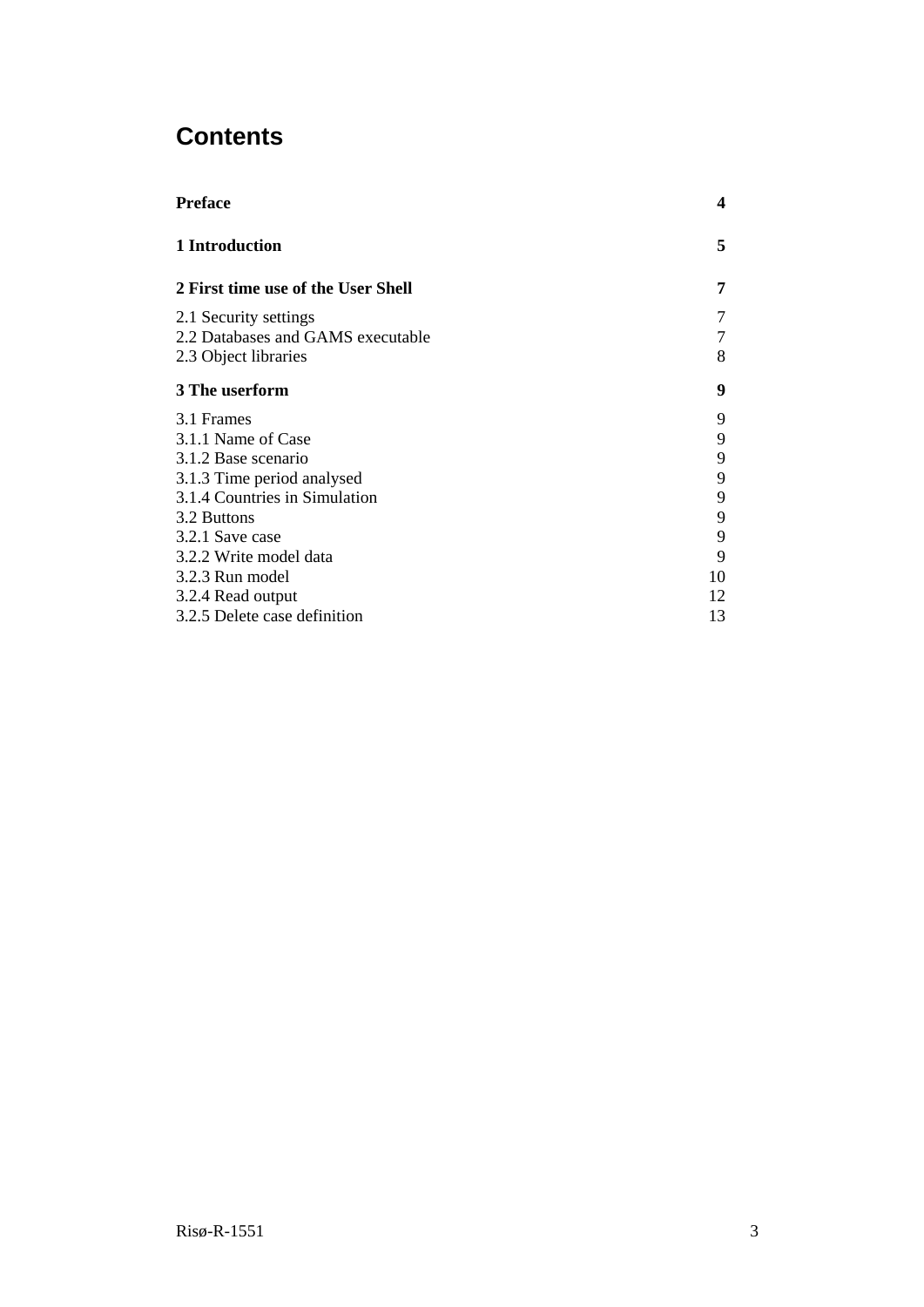# <span id="page-3-0"></span>**Preface**

This is a short user guide to the Wilmar Planning Tool developed in the project Wind Power Integration in Liberalised Electricity Markets (WILMAR) supported by EU (Contract No. ENK5-CT-2002-00663).

A User Shell implemented in an Excel workbook controls the Wilmar Planning Tool. All data are contained in Access databases that communicate with various sub-models through text files that are exported from or imported to the databases.

In the User Shell various scenario variables and control parameters are set, and export of model data from the input database, activation of the models, as well as import of model results to the output database are triggered from the shell.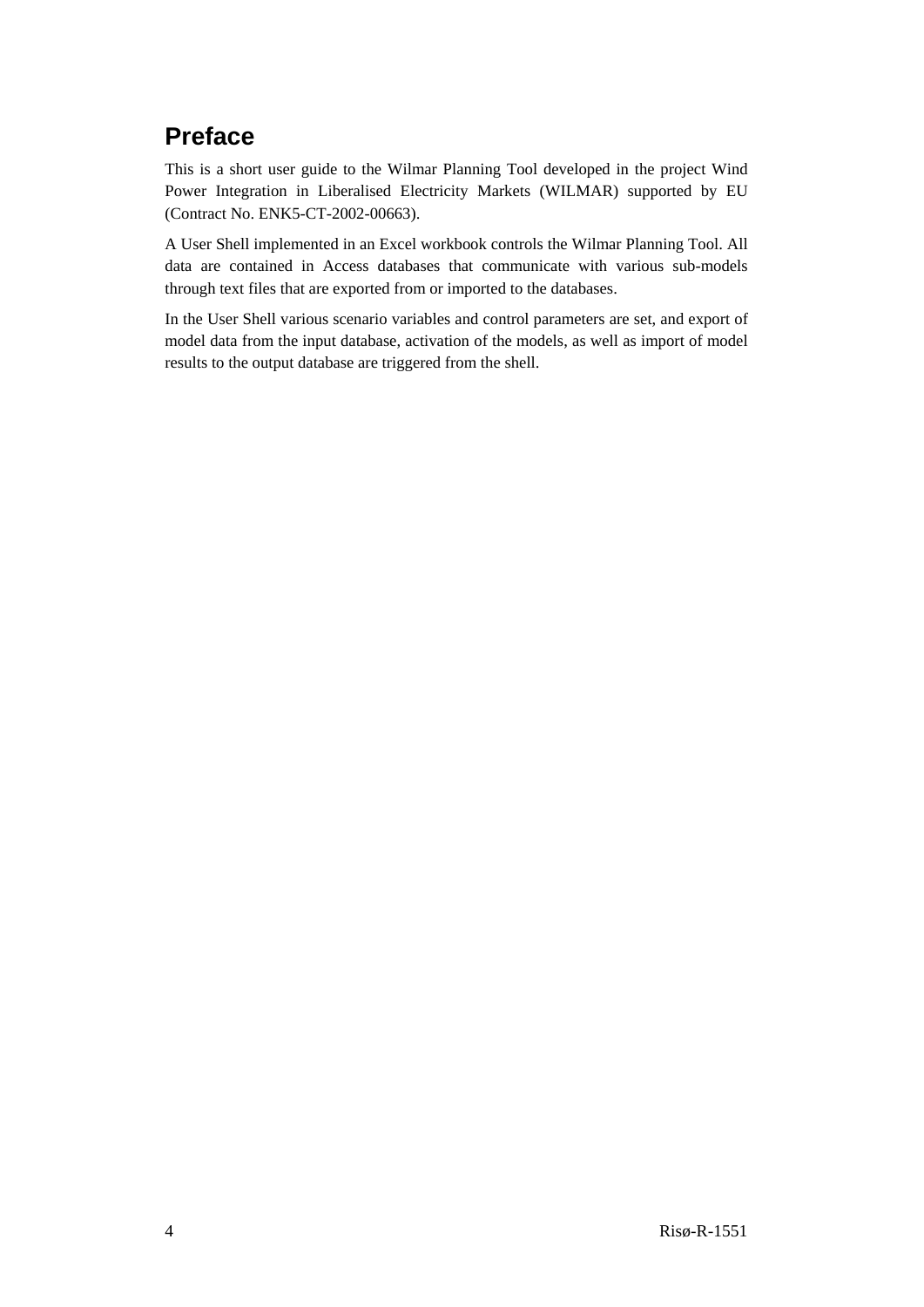# <span id="page-4-0"></span>**1 Introduction**

This is a user guide for the Wilmar Planning Tool that consists of an Excel workbook and four Access databases. The tool is accessed through a User Shell implemented as a userform in the workbook that connects to and controls the databases holding input, scenario and output data for the Planning Tool.

The User Shell controls the operation of the Wilmar Planning Tool as shown in [Figure 1](#page-4-1). In the present version the shell does not control the Scenario Tree Creation Model that should be run prior to using the rest of the Planning Tool. In the User Shell various control parameters are set, and then a macro in the Input Database is run writing input files for the Joint Market Model and the Long Term Model. Afterwards these models can be started from the User Shell. Finally, the User Shell can activate a macro in the Output Database that imports output files from the models.



**Wilmar Planning Tool** 

*Figure 1. Wilmar Planning Tool.* 

<span id="page-4-1"></span>The database with meteorological data holds time series for wind speed and wind power production at several places in Denmark, Finland, Germany, Norway and Sweden. These time series cover the years 2000 – 2002**.** In the Scenario Tree Creation Model these measured time series are converted to scenario time series using Monte Carlo techniques. A scenario reduction method is then used to reduce the number of wind power scenarios stored in the Scenario Database. The Input Database links to this database.

The Input Database contains data on the power and heat production system (thermal, wind, hydro, solar), the power transmission system, and the power and heat demand. Moreover, the database holds data on fuels (price,  $SO<sub>2</sub>$  content, tax), hydro power (controllable and uncontrollable inflow) and geography (countries, regions, areas). The structure of the database closely reflects the concept of *sets* used in the modelling language of GAMS that is used in the Joint Market Model.

The Output Database holds results from the Joint Market Model, e.g. production, fuel consumption, production and transmission costs, price on day-ahead market and intraday market.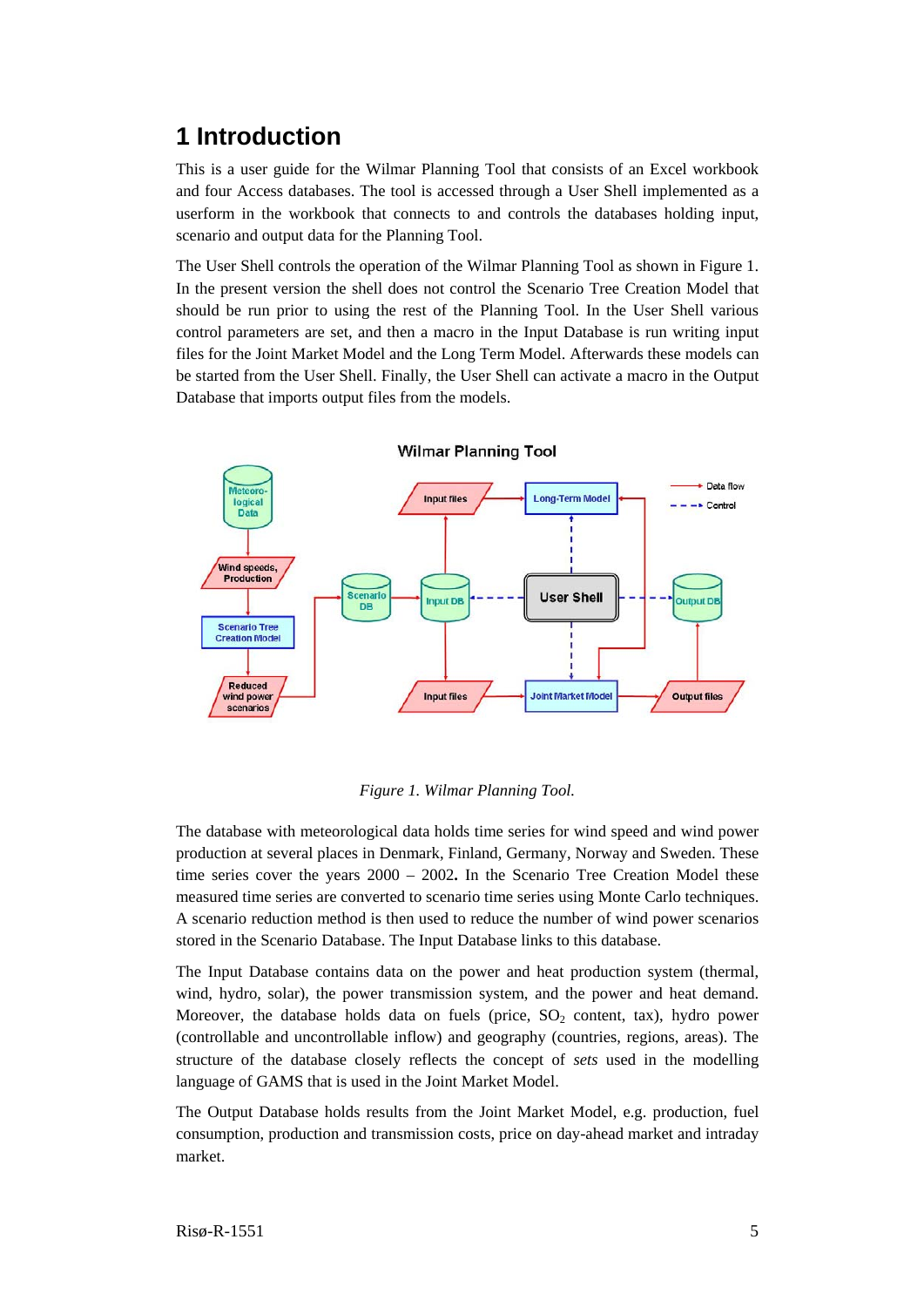Opening the Excel workbook "*Wilmar User Shell.xls*" activates the User Shell for Wilmar. The workbook immediately loads the Wilmar toolbar [\(Figure 2\)](#page-5-0) and a userform ([Figure 3\)](#page-5-1) from which all operations can be initiated. If the userform is closed, it can be re-opened by clicking the  $\overline{W}$  button on the Wilmar toolbar – provided that the workbook is still open.



*Figure 2. The Wilmar toolbar.* 

<span id="page-5-0"></span>

| <b>WILMAR</b>                                               | Make your choices and click a button.                                     |
|-------------------------------------------------------------|---------------------------------------------------------------------------|
|                                                             |                                                                           |
| <b>Base scenario</b>                                        | Time period analysed                                                      |
| Simulation year<br>2010                                     | $\Box$ Typical year (Not used at present)                                 |
| Demand growth                                               | $\nabla$ Historical reference period                                      |
| Not used at present                                         | Month<br>Year<br>Day<br>2001<br>01<br><b>January</b><br><b>Start date</b> |
| Investment variations for new<br>power plants               | 2001<br><b>January</b><br>14<br>End date                                  |
| Not used at present<br>$\blacktriangledown$                 | <b>Countries in Simulation</b>                                            |
| <b>Investment variations for</b><br>transmission capacities | $^- $ All                                                                 |
| Not used at present                                         | $\nabla$ Denmark<br>$\overline{\vee}$ Norway                              |
| <b>Variation of fuel prices</b>                             | $\overline{\vee}$ Finland<br>$\nabla$ Sweden<br>$\triangledown$ Germany   |
| $Var_3$                                                     |                                                                           |
| Variation of CO2 prices                                     | <b>Run model</b><br>Save case                                             |
| Low<br>$\blacktriangledown$                                 | Write model data<br><b>Read output</b>                                    |
| <b>Delete case definition</b>                               | Name of Case                                                              |
|                                                             | <b>Base2010</b>                                                           |

<span id="page-5-1"></span>*Figure 3. The userform from which all operations can be initiated.*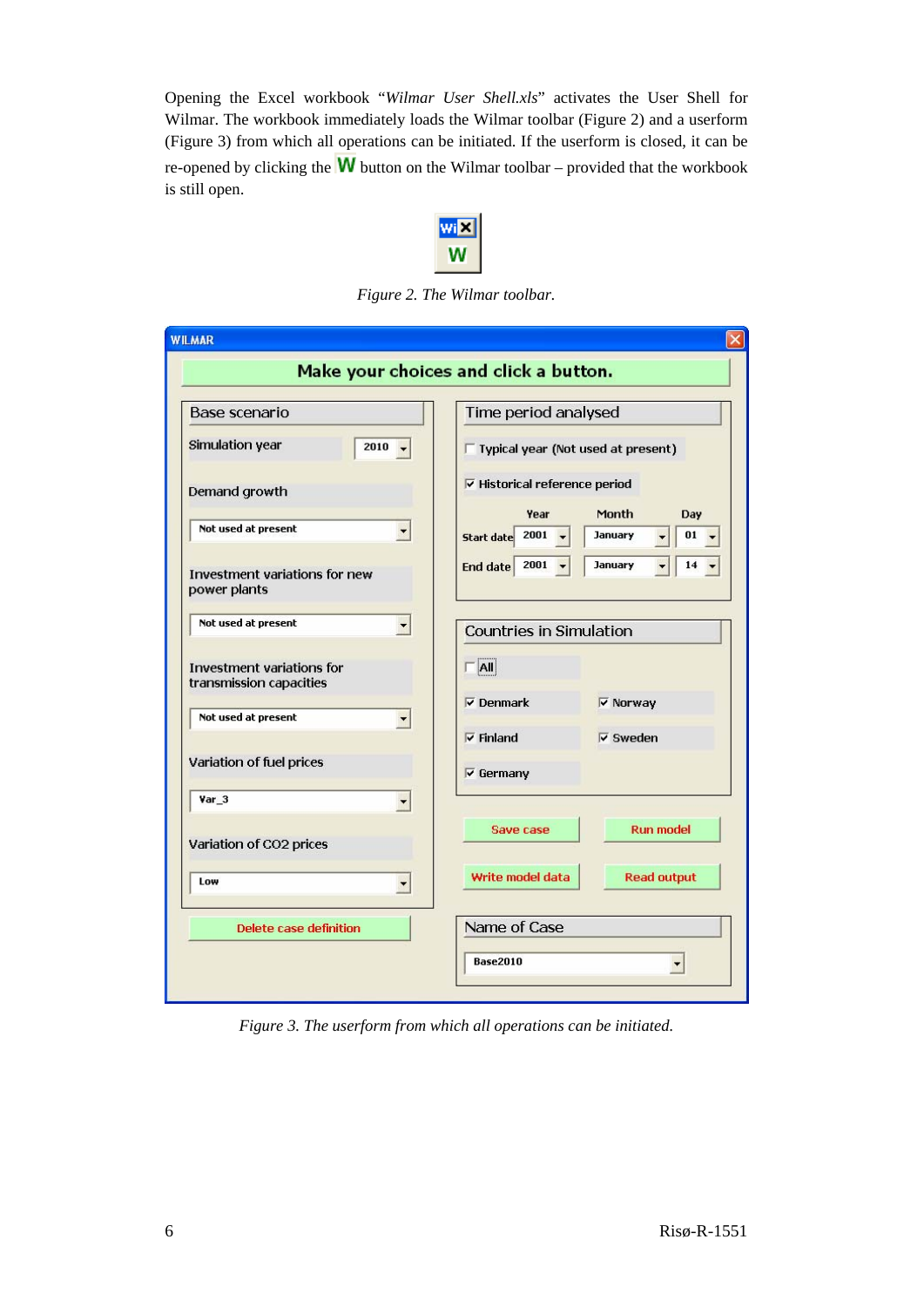# <span id="page-6-0"></span>**2 First time use of the User Shell**

### **2.1 Security settings**

Excel must trust access to Visual Basic projects to be able to open the User Shell. Therefore, before opening the Excel file holding the User Shell you might have to change the security settings of Excel in the following way (Excel 2003, English version):

- Click on menu 'Tools'.
- Click on 'Macro'.
- Click on 'Security...'.
- Click on tab 'Trusted Publishers'.
- Put a check mark next to 'Trust access to Visual Basic Project'.

Depending on your version of Excel the menus might be a bit different – and the language is probably different, too.

The above procedure reduces the security of Excel. So if you are afraid of evil attacks on your computer you should remove the check mark when you have finished using the User Shell.

### **2.2 Databases and GAMS executable**

The first time the Wilmar Planning Tool is used some information on the system has to be given in the following way:

- Close the userform (if open) by clicking at its upper right corner.
- Activate sheet Def.
- The green cells with blue writing shown in [Figure 4](#page-7-1) are filled in:
	- Model name.
	- Wilmar input database, file name and path.
	- Wilmar scenario database, file name and path.
	- Wilmar output database, file name and path.
	- Path for the GAMS executable.

The green cells can be filled in by hand or the buttons to the right can be used. When one of these buttons is clicked, a "*Browse for file*" of "*Browse for folder*" window is opened and the user can browse the folder tree to select the file or folder.

If the cell holding the path of a database is empty, it is assumed that the database is placed in the same folder as the Excel workbook holding the User Shell.

When the userform in [Figure 3](#page-5-1) is loaded automatically by opening the workbook or by clicking the button in [Figure 2](#page-5-0), linked tables in the databases are updated. (The output database is linking to the input database that is linking to the scenario database.) Therefore the User Shell should be used before any attempt to open a database directly. Alternatively, the links in a database could be updated by using menu "*Tools / Database Utilities / Linked Table Manager*" in Access.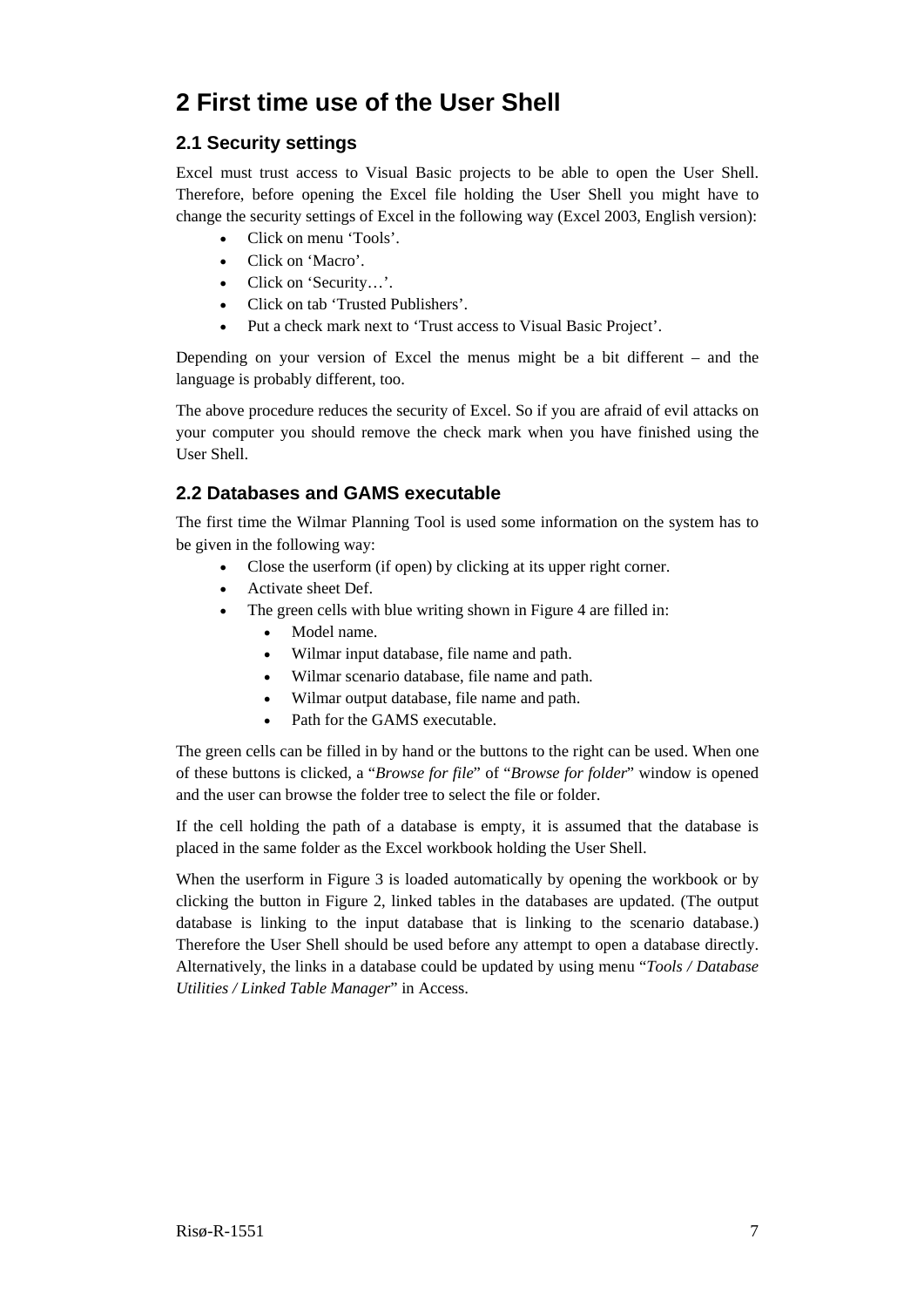<span id="page-7-0"></span>

| Model name:               | WILMAR1 12                                                                                                                                        | <b>SELECT:</b>           |
|---------------------------|---------------------------------------------------------------------------------------------------------------------------------------------------|--------------------------|
| Input database:           |                                                                                                                                                   |                          |
| File :<br>Path:           | Wilmar Planning tool input database 20051209.mdb<br>C:\Projects\WILMAR\User Shell\DB_In                                                           | Input database           |
| <b>Scenario database:</b> | (Default path: The path of this Excel file.)                                                                                                      |                          |
| File :<br>Path:           | Scenario tree DB empty master 20051108.mdb<br>C:\Projects\WILMAR\User Shell\DB_Scen<br>(Default path: The path of this Excel file.)               | <b>Scenario database</b> |
| Output database:          |                                                                                                                                                   |                          |
| File:<br>Path:            | Wilmar Planning tool output DB empty master 20051108.mdb<br>C:\Projects\WILMAR\User Shell\DB_Out<br>(Default path : The path of this Excel file.) | <b>Output database</b>   |
| <b>GAMS</b> executable:   |                                                                                                                                                   |                          |
| Path:                     | C:\Programs\GAMS22.0                                                                                                                              | <b>GAMS folder</b>       |

*Figure 4. Model name and file names and paths.* 

### <span id="page-7-1"></span>**2.3 Object libraries**

Visual Basic for Applications (VBA) is used in the Excel workbook holding the Wilmar User Shell and in the Wilmar databases. This VBA draws on several object libraries (not all libraries in all files):

- OLE Automation
- Visual Basic for Applications
- Visual Basic for Applications Extensibility 5.3
- Microsoft Scripting Runtime
- Microsoft Shell Controls and Automation
- Microsoft Office 9.0 Object Library
- Microsoft Access 9.0 Object Library
- Microsoft Excel 9.0 Object Library
- Microsoft Forms 2.0 Object Library
- Microsoft ActiveX Data Objects 2.8 Library
- Microsoft ActiveX Data Objects Recordset 2.8 Library
- Microsoft ADO Ext. 2.8 for DLL and Security

The list of references for a particular workbook or database can be seen by starting the VBA editor and choosing menu "*Tools / References…*".

Normally, these references are updated correctly when a workbook or database is moved from one computer to another. However, when a file is moved from e.g. a computer with Office 2003 to a computer with Office 2000, then references to Microsoft Office object libraries are NOT updated resulting in missing references. This is the result of Office products being backward compatible and of cause not forward compatible. [Table 1](#page-8-1) shows Microsoft Office versions.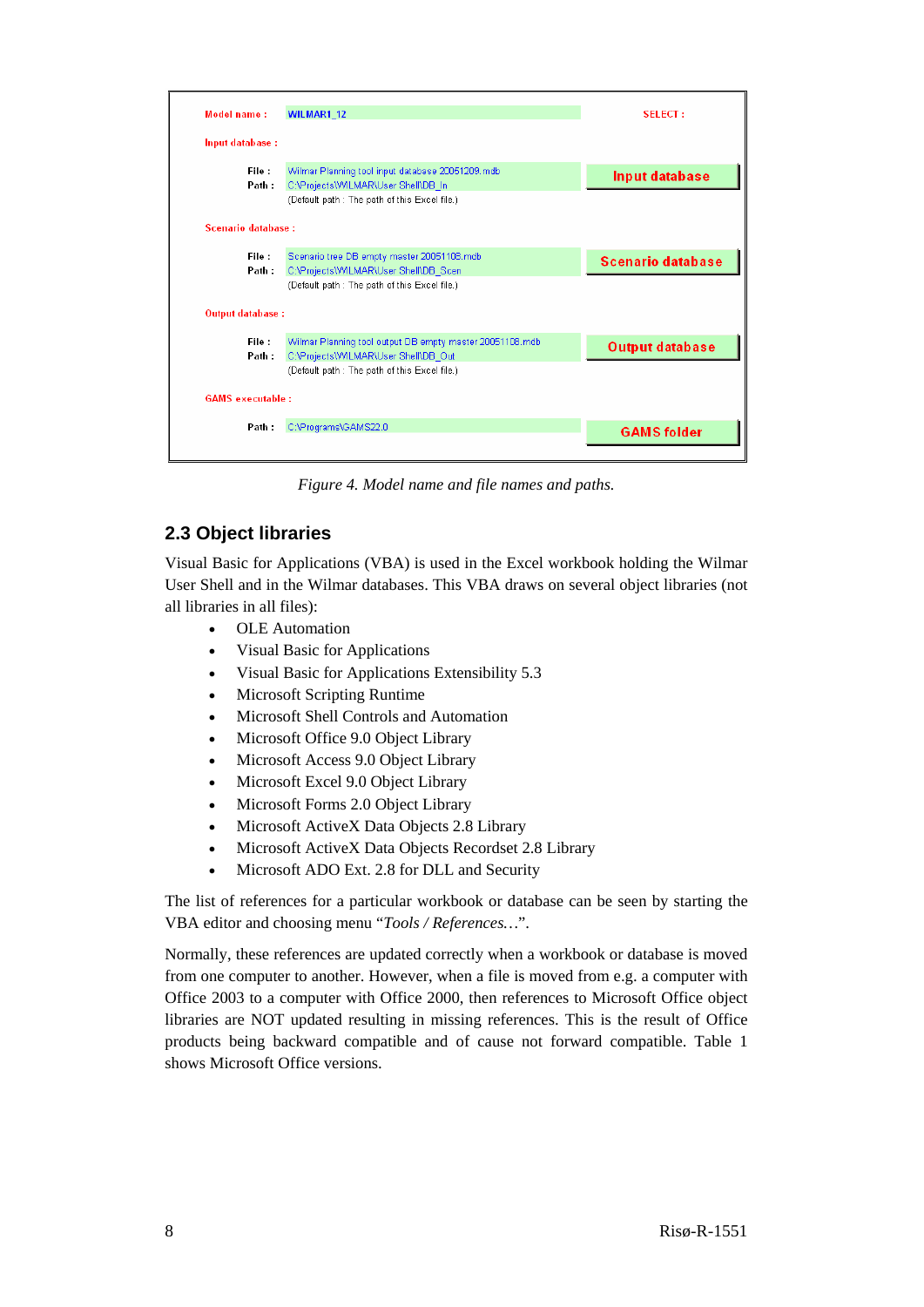<span id="page-8-1"></span><span id="page-8-0"></span>*Table 1. Microsoft Office versions.* 

| Office version | Excel, Access | Object library version |  |
|----------------|---------------|------------------------|--|
| 95             | 95            | 7.0                    |  |
| 97             | 97            | 8.0                    |  |
| 2000           | 2000          | 9.0                    |  |
| <b>XP</b>      | 2002          | 10.0                   |  |
| 2003           | 2003          | 11.0                   |  |
|                |               |                        |  |

When the User Shell is started the Excel workbook and the three Access databases are searched for missing reference. If a missing reference is found, a message box is displayed telling where it is found and what to do.

## **3 The userform**

The userform in [Figure 3](#page-5-1) contains several frames with checkboxes and comboboxes that are used to perform various choices. Moreover, the userform has some buttons that are used to initiate various actions.

### **3.1 Frames**

#### **3.1.1 Name of Case**

Use the combobox to load a previously defined Case definition. Changing the name in the combobox and then pressing the button "*Save case*" will save the case with the new name. The case definition with the old name is still in the database. The characters A-Z, a-z, 0-9, space, minus, and underscore can be used when defining new case names, e.g. % and \* are not allowed.

#### **3.1.2 Base scenario**

Use the comboboxes to choose between scenario options. Comboboxes that are not active at present are indicated by "*Not used at present*".

#### **3.1.3 Time period analysed**

In the present version of the planning tool only "*Historical reference period*" can be checked. The period is specified in the six comboboxes below. "*Typical year*" cannot be checked.

#### **3.1.4 Countries in Simulation**

Check the countries that should be included in the simulation.

### **3.2 Buttons**

#### **3.2.1 Save case**

When button "*Save case*" in [Figure 3](#page-5-1) is clicked, the case definition (i.e. the choices made in all checkboxes and comboboxes) is written to table "*Case definition*" in the input database. The value in combobox "*Name of Case*" is used as key in the table.

Then table "*Case selected*" in the input database is emptied and the value in combobox "*Name of Case*" is written to the table.

#### **3.2.2 Write model data**

When button "*Write model data*" in [Figure 3](#page-5-1) is clicked, the case definition is first saved as described in the above section.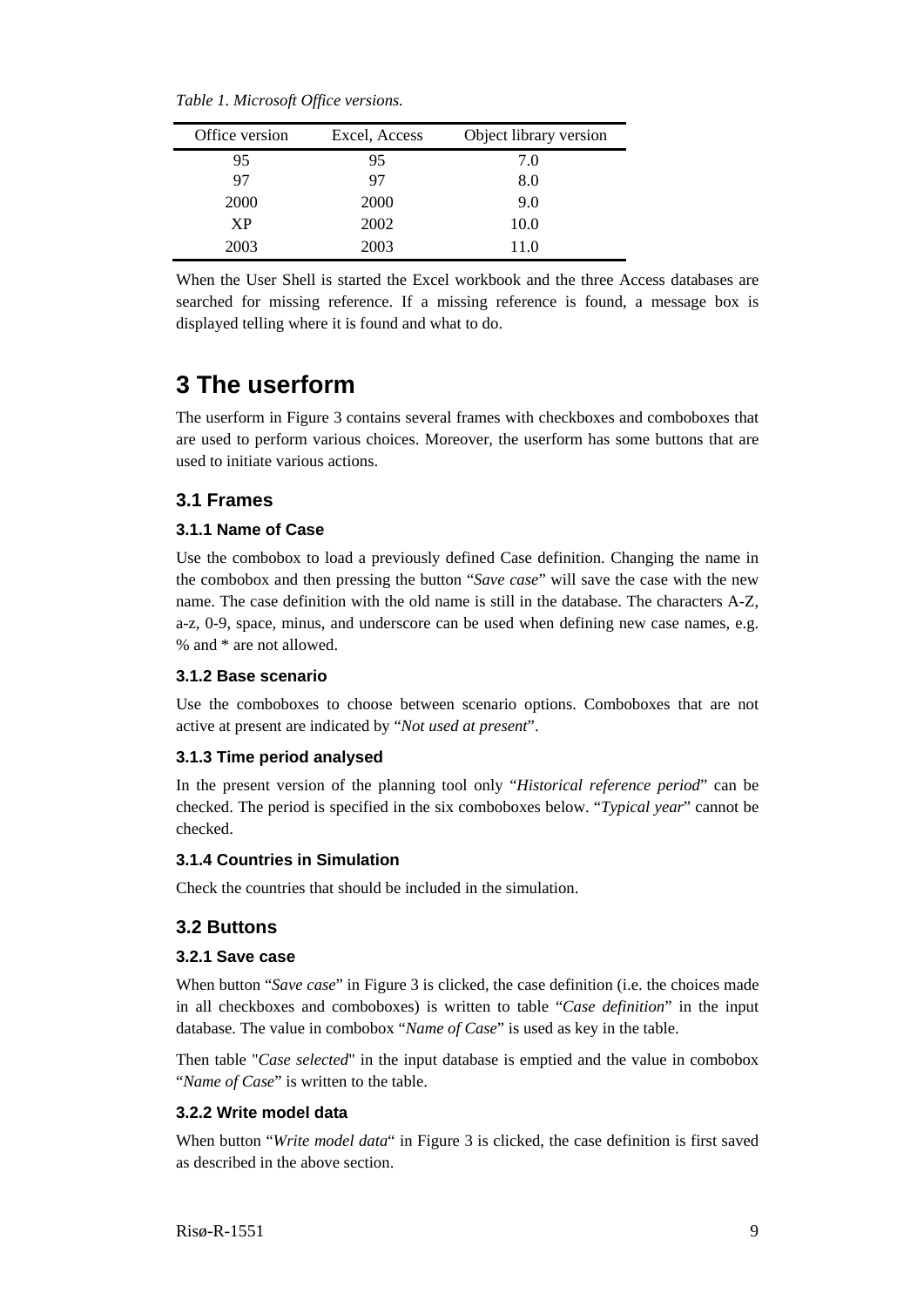<span id="page-9-0"></span>Next, the dialog box shown in [Figure 5](#page-9-1) is displayed and the user chooses which group of model data to generate for the case in table "*Case selected*" in the input database, i.e. the case definition that was saved last time. This starts an instance of Microsoft Access. Model data are queried from the database and written to text files placed in a folder as indicated in [Table 2](#page-9-2).

<span id="page-9-2"></span>*Table 2. Folder for model data.* 

| Model              | Folder <sup>1</sup>     |
|--------------------|-------------------------|
| Joint Market Model | Base\Model\Inc Database |
| Long Term Model    | Base\Model\LTM\LTMinput |
| WP5 model          | WP5                     |

<sup>1</sup> The folders are relative to the folder of the Excel workbook holding the Wilmar User Shell.

| <b>WILMAR</b>                                                                                                                         |              |
|---------------------------------------------------------------------------------------------------------------------------------------|--------------|
| Write model data:<br>Which model do you want to run?<br>1: Joint Market Model<br>2: Long Term Model<br>3: WP5 model<br>4 : All models | 0K<br>Cancel |
|                                                                                                                                       |              |

*Figure 5. The user chooses which model(s) to run.* 

#### <span id="page-9-1"></span>**3.2.3 Run model**

When button "*Run model*" in [Figure 3](#page-5-1) is clicked, the dialog box shown in [Figure 6](#page-10-0) is displayed and the user desides whether to run a deterministic or a stochastic model and gives the number of optimization runs and the start point of optimization. When the "*OK*" button is clicked these numbers are written to file Choice.gms in folder Base\Model – relative to the folder of the Excel workbook holding the Wilmar User Shell.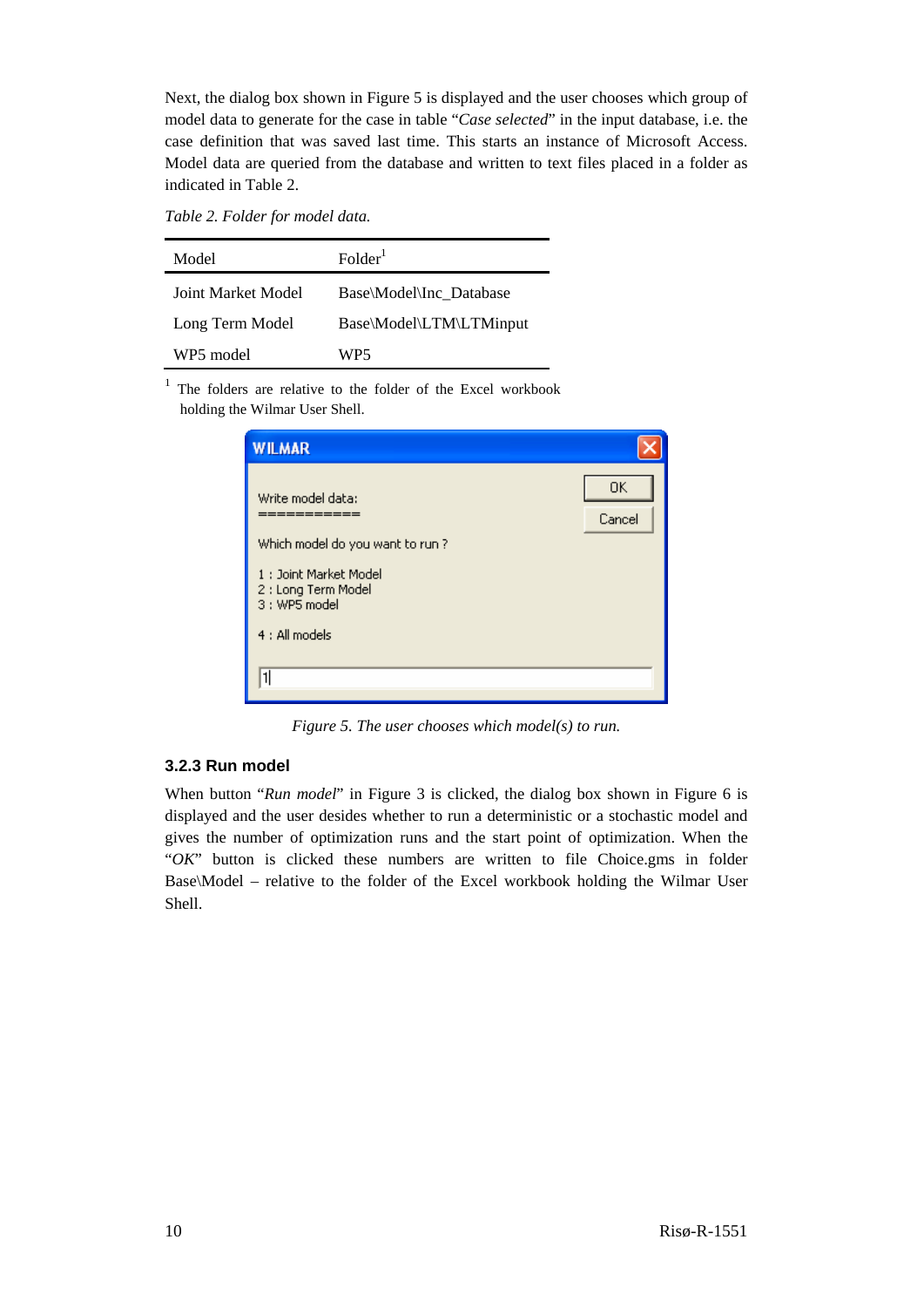| <b>Optimisation</b>                                                                                                      |
|--------------------------------------------------------------------------------------------------------------------------|
| <u>Deterministic or Stochastic model :</u>                                                                               |
| C Deterministic                                                                                                          |
| C Stochastic                                                                                                             |
| Number of optimisation runs:                                                                                             |
| OR: Number of optimisation runs.<br>$\mathbf{1}$<br>OR : Positive integer.<br>OR $\leq$ = 8 $*$ [Number of days in case] |
| <u>Start point of optimisation :</u>                                                                                     |
| SP: Start point of optimisation.<br>4<br>$SP = 4 + 8 * i, i = 0, 1, 2, $<br>$SP \leq B *$ [Number of days in case] - OR  |
|                                                                                                                          |
| <b>Cancel</b><br>οк                                                                                                      |

*Figure 6. Specification of the optimization period.* 

<span id="page-10-0"></span>Subsequently the Joint Market Model is immediately started using the model data that were written when button "*Write model data*" was last clicked. Also the files LoopRuns.inc and StartLoop.inc are used. (The Joint market Model activates the Long Term Model that read input files from the folder given in [Table 2.](#page-9-2)) A log window is opened showing the progress of the optimization that might take quite a long time. This window can be closed at any time by clicking the  $\mathbf{\times}$  at the upper right corner. This forces the optimization to stop before an optimum is found and before the results are written to output files.

If the optimization is not stopped, output files holding the results of the optimisation are written to folder Base\PrintOut – relative to the folder of the Excel workbook holding the Wilmar User Shell. Also a status files SolveStatus.txt (short version) and ISolveStatus.txt (long version) are written to this folder. SolveStatus.txt is displayed as shown in [Figure](#page-11-1)  [7.](#page-11-1)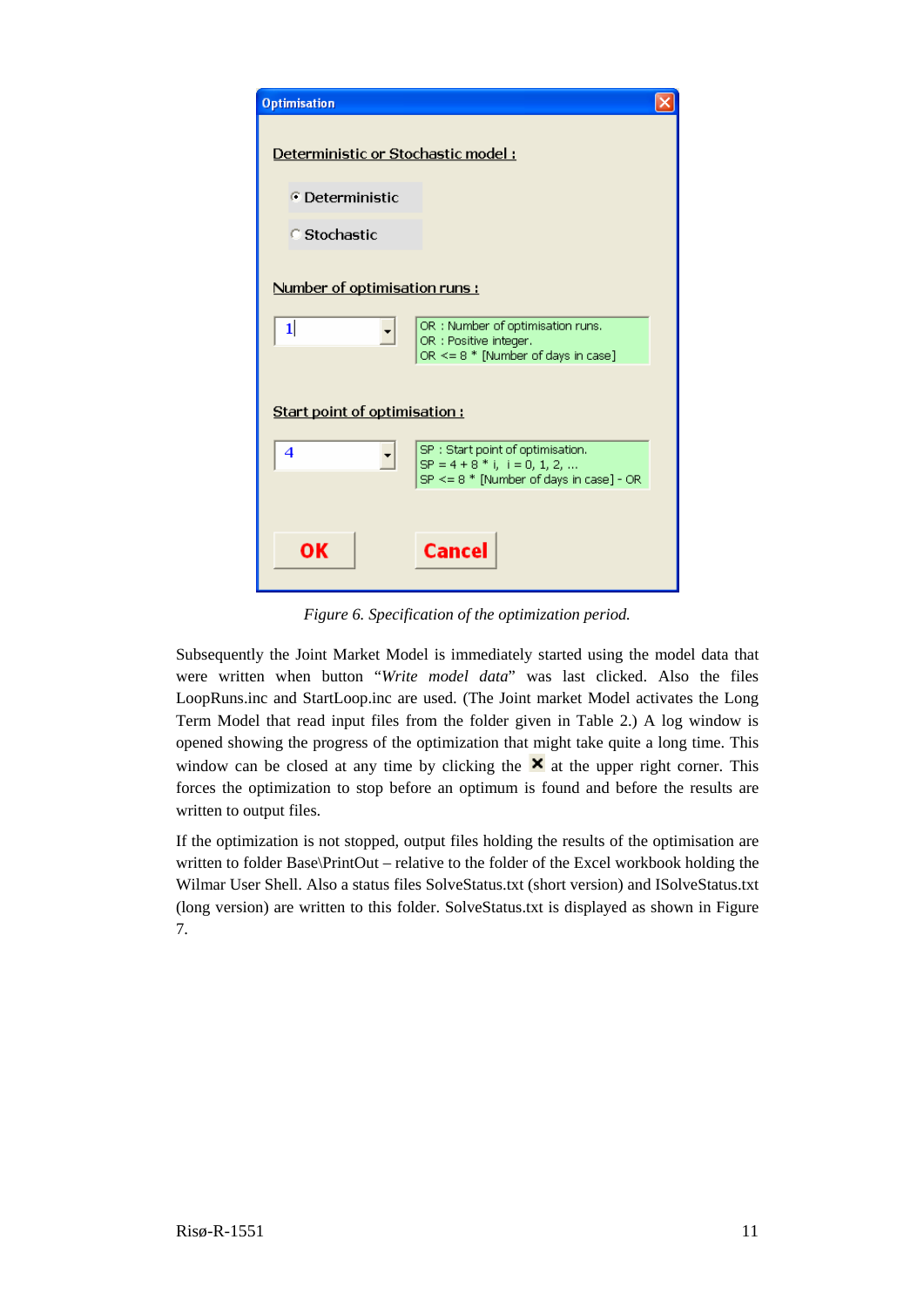<span id="page-11-0"></span>

| C:\Projects\WILMAR\User Shell\Base\PrintOut\SolveStatus.txt | ⊠     |
|-------------------------------------------------------------|-------|
| Version:<br>WILMAR (Jan 2004)                               |       |
| File name:<br>solvestatus.txt                               |       |
| File created:<br>08/16/05 13:43:16                          |       |
| Case-identification: WILMAR 1.10                            |       |
| SOLVE STATUS:                                               |       |
|                                                             |       |
| 2010-01-01-12 ; The run was ended normally                  |       |
| The run ended 13.00<br>:43.00<br>:32.00                     |       |
| 231465.00                                                   |       |
| 2010-01-01-12 ; The optimal solution was found              |       |
| 2010-01-01-15 ; The run was ended normally                  |       |
| The run ended 13.00<br>: 43.00<br>:50.00                    |       |
| 150686.00                                                   |       |
| 2010-01-01-15 ; The optimal solution was found              |       |
| 2010-01-01-18 ; The run was ended normally                  |       |
| The run ended 13.00 :44.00<br>:8.00                         |       |
| 138512.00                                                   |       |
| 2010-01-01-18 ; The optimal solution was found              |       |
| 2010-01-01-21 ; The run was ended normally                  |       |
| The run ended 13.00<br>:44.00<br>: 25.00                    |       |
| 126338.00                                                   |       |
| 2010-01-01-21 ; The optimal solution was found              |       |
| 2010-01-02-00 ; The run was ended normally                  |       |
| The run ended 13.00<br>:44.00<br>:41.00                     |       |
| 114556.00                                                   |       |
| 2010-01-02-00 ; The optimal solution was found              |       |
| 2010-01-02-03 ; The run was ended normally                  |       |
| The run ended 13.00<br>: 44.00<br>:55.00                    |       |
| 85550.00                                                    |       |
| 2010-01-02-03 ; The optimal solution was found              |       |
| 2010-01-02-06 ; The run was ended normally                  |       |
| The run ended 13.00<br>:45.00<br>: 9.00                     |       |
| 73376.00                                                    |       |
| 2010-01-02-06 ; The optimal solution was found              |       |
| 2010-01-02-09 ; The run was ended normally                  |       |
| The run ended 13.00<br>:45.00<br>: 21.00                    |       |
| 61202.00                                                    |       |
| 2010-01-02-09 ; The optimal solution was found              |       |
| 2010-01-02-12 ; The run was ended normally                  |       |
| The run ended 13.00<br>: 45.00<br>143.00                    |       |
| 202768.00                                                   |       |
| 2010-01-02-12 ; The optimal solution was found              |       |
| 2010-01-02-15 ; The run was ended normally                  |       |
| The run ended 13.00<br>:46.00<br>13.00                      |       |
| 150706.00                                                   |       |
| 2010-01-02-15 ; The optimal solution was found              |       |
| 2010-01-02-18 ; The run was ended normally                  |       |
| The run ended 13.00<br>:46.00<br>: 21.00                    |       |
|                                                             |       |
|                                                             |       |
|                                                             | Close |
|                                                             |       |

*Figure 7. The status file.* 

<span id="page-11-1"></span>When the status file window is closed the dialog box shown in [Figure 8](#page-11-2) is displayed giving the user an opportunity to start the GAMS Integrated Development Interface (IDE) by clicking the "*Yes*" button.

| <b>GAMS was successful</b>                                                         |  |
|------------------------------------------------------------------------------------|--|
| Do you want to open the Gams IDE?<br>If Yes, remember to refresh the IDE (Alt_R) ! |  |
| Cancel<br>Yes                                                                      |  |

*Figure 8. Starting the GAMS IDE.* 

#### <span id="page-11-2"></span>**3.2.4 Read output**

When button "*Read output*" in [Figure 3](#page-5-1) is clicked, output files "*OUT* \*.csv" from the Joint Market Model placed in folder \Base\PrintOut (relative to the folder of the Excel workbook holding the Wilmar User Shell) are imported to the Wilmar output database. This starts an instance of Microsoft Access. If the case name identifying the data to be imported is already in the database the user chooses whether to replace the data in the database or to append the new data to the data in the database, see [Figure 9](#page-12-1).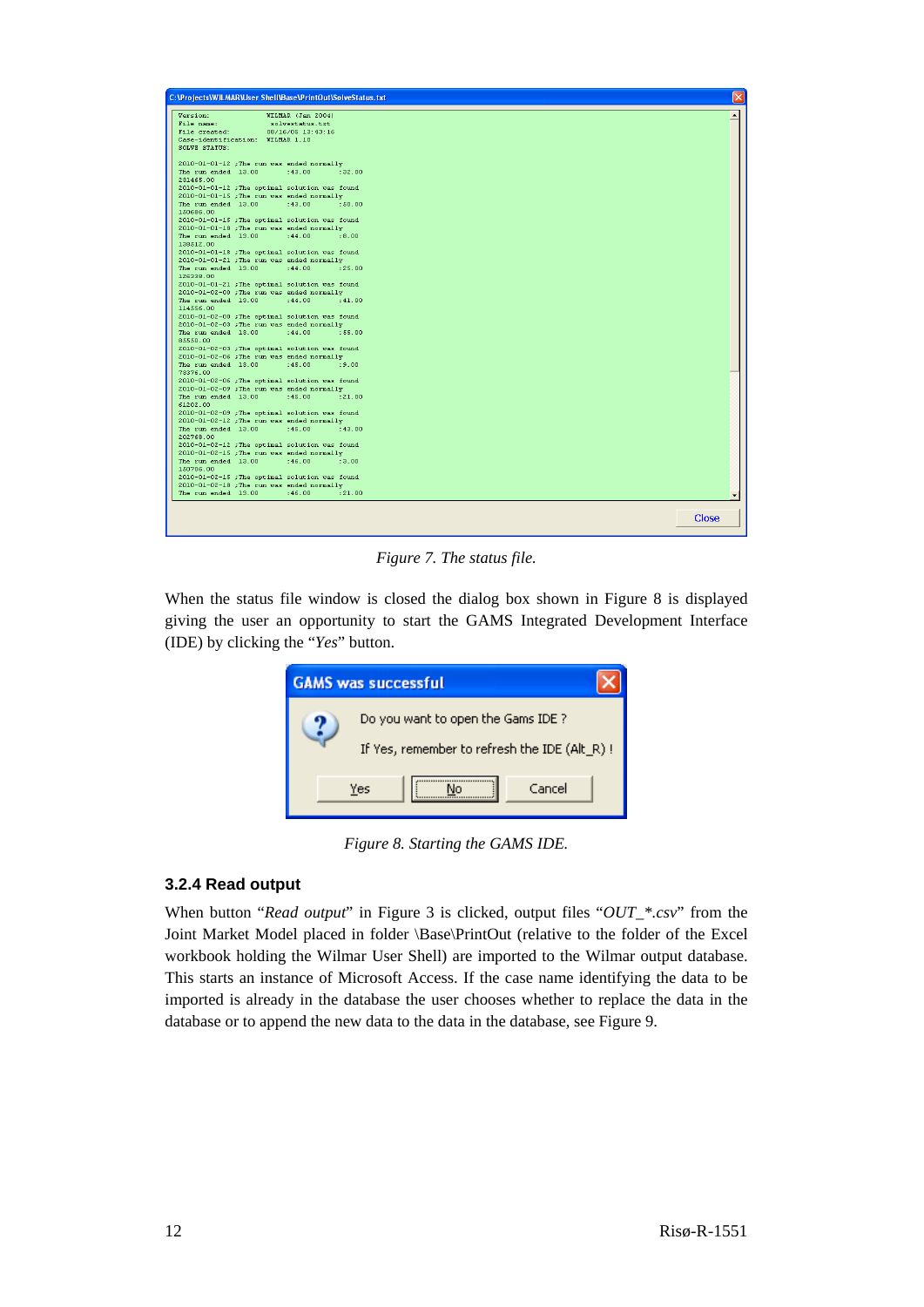<span id="page-12-0"></span>

*Figure 9. Replace or append data.* 

#### <span id="page-12-1"></span>**3.2.5 Delete case definition**

When button "*Delete case definition*" in [Figure 3](#page-5-1) is clicked, a new combobox and a button named "*Delete*" pop up as shown in [Figure 10.](#page-12-2) In the combobox the user can choose among all case definitions in table "*Case definition*" in the input database.

| Delete case definition        |  |               |
|-------------------------------|--|---------------|
| <b>Choose case definition</b> |  | <b>Delete</b> |
|                               |  |               |

*Figure 10. Deleting a case definition.* 

<span id="page-12-3"></span><span id="page-12-2"></span>Clicking button "*Delete*" activates the dialog box in [Figure 11](#page-12-3). If the user clicks the "*Yes*" button the case definition selected in the combobox is deleted from table "*Case definition*" in the input database. At the same time the case is deleted from the Wilmar output database – if present there.



*Figure 11. Confirm to delete case definition.*